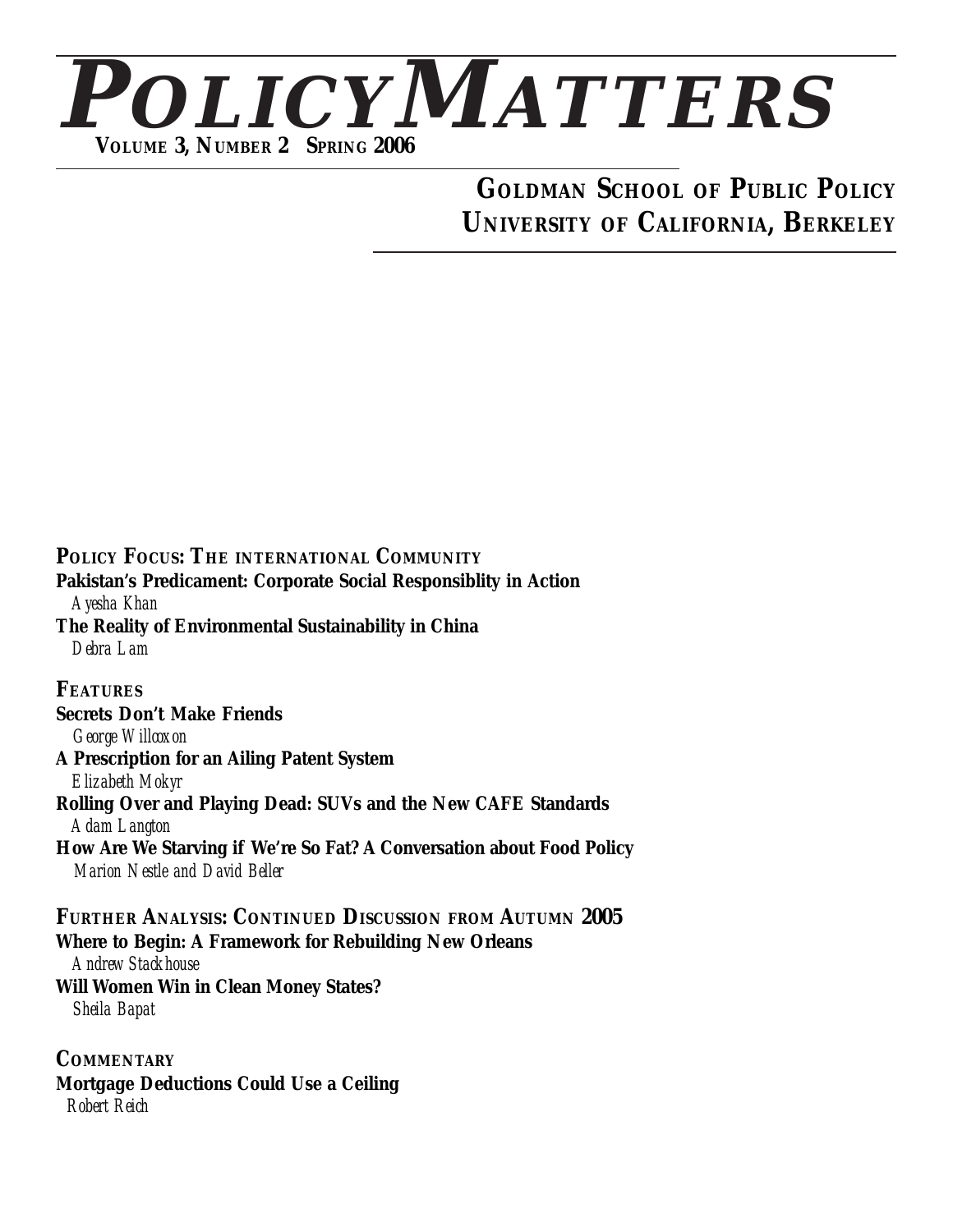# **POLICYMATTERS**

**POLICYMATTERS ~ PAGE 3**

## **VOLUME 3, NUMBER 2 ~ SPRING 2006**

**Editor in Chief** Melissa Vanlandingham

**Managing Editors** Anne Geiger (Print) Sasha Horwitz (Online)

**Business & Development Managers** Christine Koronides George F. Willcoxon

> **Editors** Amanda Johnson Ben Lum Ann Willemssen

**Junior Editors** Leah Rothstein Brian Pick

#### **Senior Editors**

Karin D. Martin Trisha McMahon

### **Copy Editors**

Simone Berkowitz Tara Cohen Sheila Curtis Deborah Landis Elizabeth Whalen

**Faculty Advisor** David L. Kirp

**Layout/Design** Sasha Horwitz

# **CONTENTS**

| POLICY FOCUS: THE INTERNATIONAL<br><b>COMMUNITY</b>                             |
|---------------------------------------------------------------------------------|
| Pakistan's Predicament: Corporate Social<br><b>Responsiblity in Action</b>      |
|                                                                                 |
| <b>China</b>                                                                    |
| <b>FEATURES</b>                                                                 |
| <b>Secrets Don't Make Friends</b>                                               |
|                                                                                 |
| A Prescription for an Ailing Patent System                                      |
|                                                                                 |
| <b>Rolling Over and Playing Dead: SUVs and the</b>                              |
| <b>New CAFE Standards</b>                                                       |
|                                                                                 |
| How Are We Starving if We're So Fat?<br><b>A Conversation about Food Policy</b> |
| Marion Nestle and David Beller 30                                               |
|                                                                                 |
| <b>FURTHER ANALYSIS: CONTINUED DISCUSSION</b><br>FROM AUTUMN 2005               |
| <b>Where to Begin: A Framework for Rebuilding</b><br><b>New Orleans</b>         |
|                                                                                 |
| <b>Will Women Win in Clean Money States?</b>                                    |
|                                                                                 |
| <b>COMMENTARY</b>                                                               |

| <b>Mortgage Deductions Could Use a Ceiling</b> |  |  |  |  |  |  |  |  |
|------------------------------------------------|--|--|--|--|--|--|--|--|
|                                                |  |  |  |  |  |  |  |  |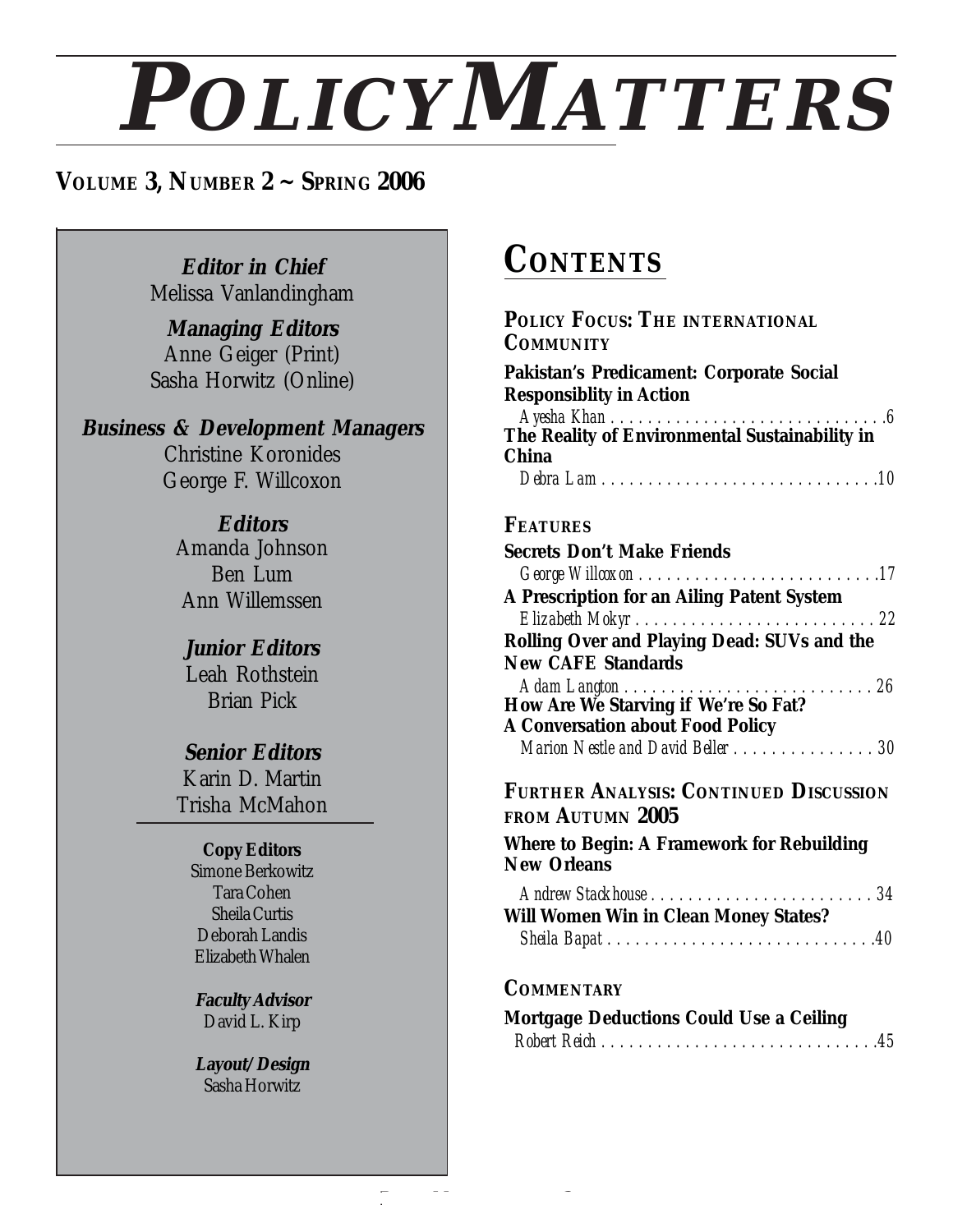# **Secrets Don't Make Friends George Willcoxon**

ON DECEMBER 16, 2005, the *New York Times* revealed the existence of an unknown domestic surveillance program run by the National Security Agency (NSA). The NSA, the largest and most secretive American intelligence agency, is the agency responsible for electronic spying. However, the vast scope of the program, which was operating without judicial review and was hidden from Congress and the public, has the Bush Administration and the NSA reeling. Most surprisingly, the program quite likely broke American law and violated the Fourth Amendment to the Constitution. Unfortunately, the NSA scandal is only the latest in a string of domestic spying scandals since 9/11. Combined with the aftermath of Hurricane Katrina and the ongoing violence in Iraq, the Bush Administration's homeland security and counterterrorism strategy has had a brutal year in the court of public opinion. Each of these missteps needlessly puts at risk the continuation of crucial Congressional and popular support for the homeland security and counterterrorism mission.

#### **FISA as the Framework for Domestic Surveillance**

The NSA program's dissonance with the Foreign Intelligence Surveillance Act (FISA) drives much of the scandal. Enacted in 1978, FISA governs the collection of electronic or "signals" intelligence (SIGINT), and US law defines it as the "exclusive

means by which such surveillance may be conducted."1 Through FISA and other statutes, Congress denied all other authority to perform intelligence surveillance in the US, placing the procedural hurdles to domestic spying solely and securely into FISA.<sup>2</sup> Congress here relied on its exclusive Article I powers to regulate the armed forces—the power that Congress has used, for instance, to enact the Uniform Code of Military Justice, to set the size of the military, and to

establish the Central Intelligence Agency. Congress and FISA are clear: all intelligence gathering is legal when conducted abroad; the government may gather intelligence, unhindered, within the United States for fifteen days following a declaration of war; and the Attorney General may authorize surveillance on foreign agents in the US so long as no American is party to surveilled communications. But the government must gain a special court warrant to gather SIGINT if there is a chance such surveillance may touch Americans, their communications or their property. In issuing such a warrant, a specially established court must find that the target of the warrant is an agent of a foreign power or terrorist group; otherwise, the government must pursue a criminal warrant through the normal courts. The requirement for a court warrant for domestic surveillance derives from the rights guaranteed in the Fourth Amendment:

The right of the people to be secure in their persons, houses, papers, and effects, against unreasonable searches and seizures, shall not be violated, and no Warrants shall issue, but upon probable cause, supported by Oath or affirmation, and particularly describing the place to be searched, and the persons or things to be seized.<sup>3</sup>

However, FISA makes two important concessions to the art of counterintelligence: first, the warrants remain secret and are approved by a secretly-operated court with security clearances in order to protect intelligence assets from revelation; second, warrants may be sought retroactively within 72 hours in order to preserve the speed and flexibility of counterintelligence operations. In this latter case, the government begins electronic surveillance and applies for a FISA warrant afterward. If that application is rejected, government surveillance must cease. From 1978 through 2000, the secretly-operated FISA court approved *all* 13,087

applications for warrants, modifying only two.4 This remarkable approval rate is likely due to the care with which the government submitted applications, and the extreme deference the FISA court had for the government's national security concerns.

Then, starting in 2001, something strange happened: the FISA court began rejecting a much larger number of surveillance applications. From President George

Bush's inauguration in 2001 through 2004, the court modified 179 out of 5,645 applications and rejected at least four outright.<sup>5</sup> The reasons for these specific rejections have not been made public, but the Court did publicly rebuke the Bush and Clinton Administrations for filing misleading applications in other, unrelated terrorism cases.<sup>6</sup> Perhaps the Court found it necessary to reassert its independence following the submission of faulty applications in these earlier cases. In any event, the Bush Administration's response seems

**Then, starting in 2001, something strange happened: the FISA court began rejecting a much larger number of surveillance applications.**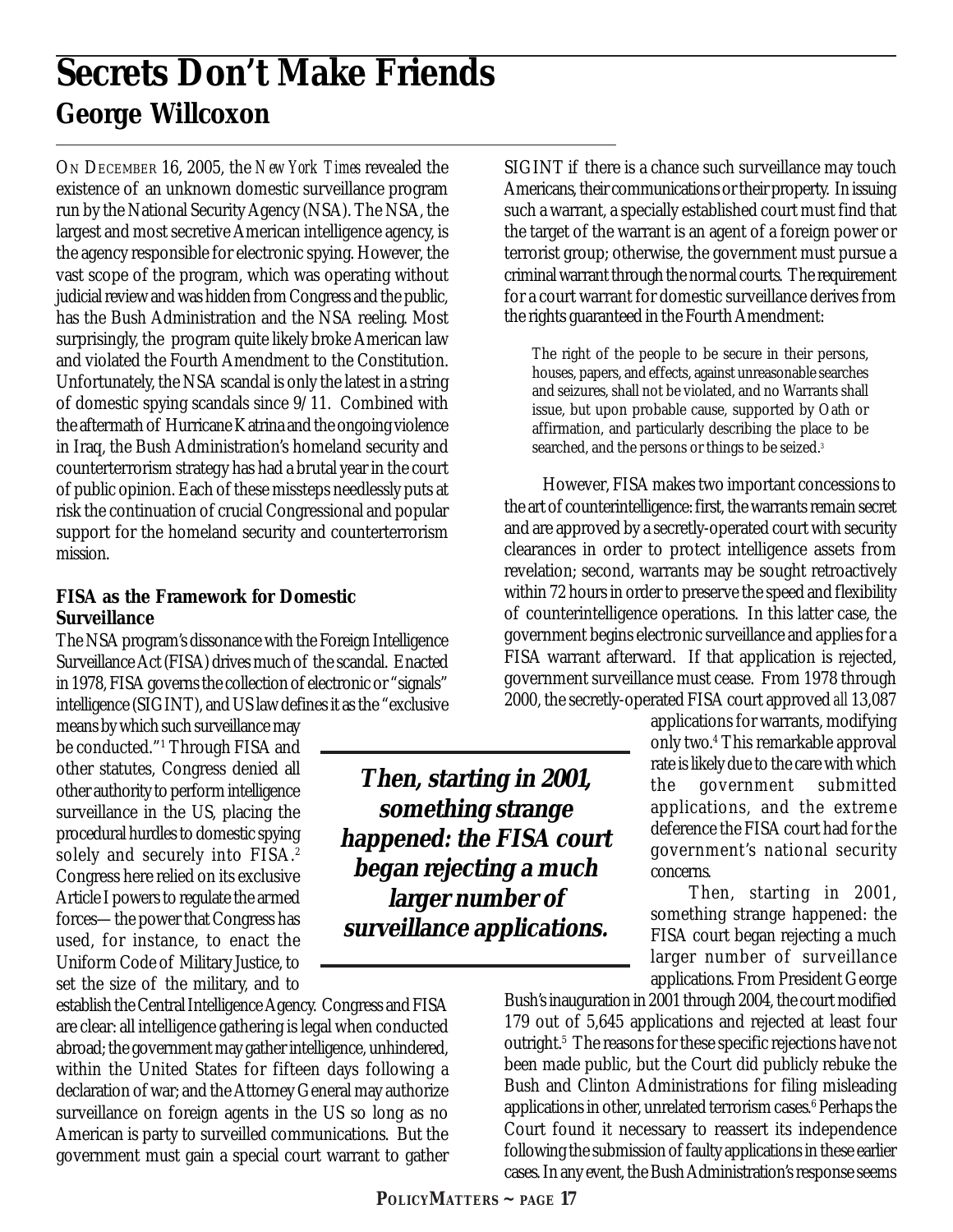to have been to stop submitting dubious applications. Media reports have not revealed whether the covert NSA program in question was one scheme the FISA court rejected.

#### **The Domestic Intelligence Scandal du Jour? Why the NSA Scandal is So Controversial**

What we do know is that the President ordered the secret

NSA program at roughly the same time his surveillance applications came under increased scrutiny from the FISA court. We also know that the FISA court was unaware of the program's existence. High-level leaks to the media have outlined the general contours of the secret NSA program, although concrete details remain scarce. The NSA appears to be using computers to sift through thousands or millions of American phone calls, emails, and other electronic communications in order to pick out

communications that meet certain characteristics worthy of follow-up by human intelligence agents.7 The leaks revealed neither good estimates of the number of monitored communications, nor the false-positive rate of the computer analysis, nor the characteristics that trigger human evaluation. Conceivably, the program might seek out certain phone numbers, suspicious words or phrases used in phone calls, the written language of an email message, and so forth. Traditionally, the NSA was responsible for capturing purely foreign SIGINT, but its abilities have grown to include international SIGINT—communications moving into and out of American borders.<sup>8</sup> While its capacity is highly classified, the NSA likely has the ability to monitor almost all international and most types of purely foreign communications.9

Several particulars of the NSA program have amplified the scandal. The Administration's handling of the program and its response to the program's revelation have added as much power to this storm as the operational details of the surveillance. Perhaps most controversially, the President sidestepped several opportunities to bring Congress and the public into the policy discussion prior to and during the program's existence. Seeking public or Congressional sanction may have prevented this scandal in the first place. For instance, the President could have sought to amend FISA to allow data mining without a warrant when other sections of FISA

**Declining to meet even the barest statutory notification requirement, the Administration seemed intent on igniting backlash.**

were modified slightly in the 2001 USA PATRIOT ACT, or when that act was renewed in 2006. Alternately, the Administration could have piggybacked on the Homeland Security Act of 2002. Most bafflingly, the President *opposed* Congressional efforts in 2002 to "allow the FBI to obtain surveillance warrants for non-US Citizens if they had a 'reasonable suspicion' they were connected to terrorism"—

almost precisely the same standard the Administration later used for the NSA program: "reasonable basis."10 The President subverted an opportunity to obtain Congressional sanction for increased surveillance powers, if not for the precise program itself.

Even if the President felt he already had the authority to conduct eavesdropping without a warrant under the Constitution, he told almost no one. Only the Majority and Minority leaders of both houses of Congress and the Chairs and Ranking

Minority Members of both intelligence committees (the socalled "big eight") received briefings on the vaguest outlines of the program, and only then on the condition of strict secrecy. These briefings occurred nearly a year after the start of the program, and appeared to ignore the law requiring the President to keep the entire membership of the intelligence committees "fully and currently informed of all covert actions."11 Senator Rockefeller complained in a note to the Vice President (handwritten because of security concerns and immediately sealed) that these requirements prevented him from seeking staff and legal opinion necessary for him to evaluate the program fully.12 The White House did not budge until the *New York Times* broke the story in December 2005. Declining to meet even the barest statutory notification requirement, the Administration seemed intent on igniting a backlash.

With neither formal Congressional approval nor Congressional or public engagement, the President's legal arguments to justify the program seem far more strained and convenience-based than they would have four years ago—at a time of high Congressional cooperation, approval ratings, and public trust. Even worse, the legal rationale, which was tenuous to begin with, has become even less convincing since December.

Responding to the *Times* article, the President first asserted authority to conduct domestic surveillance without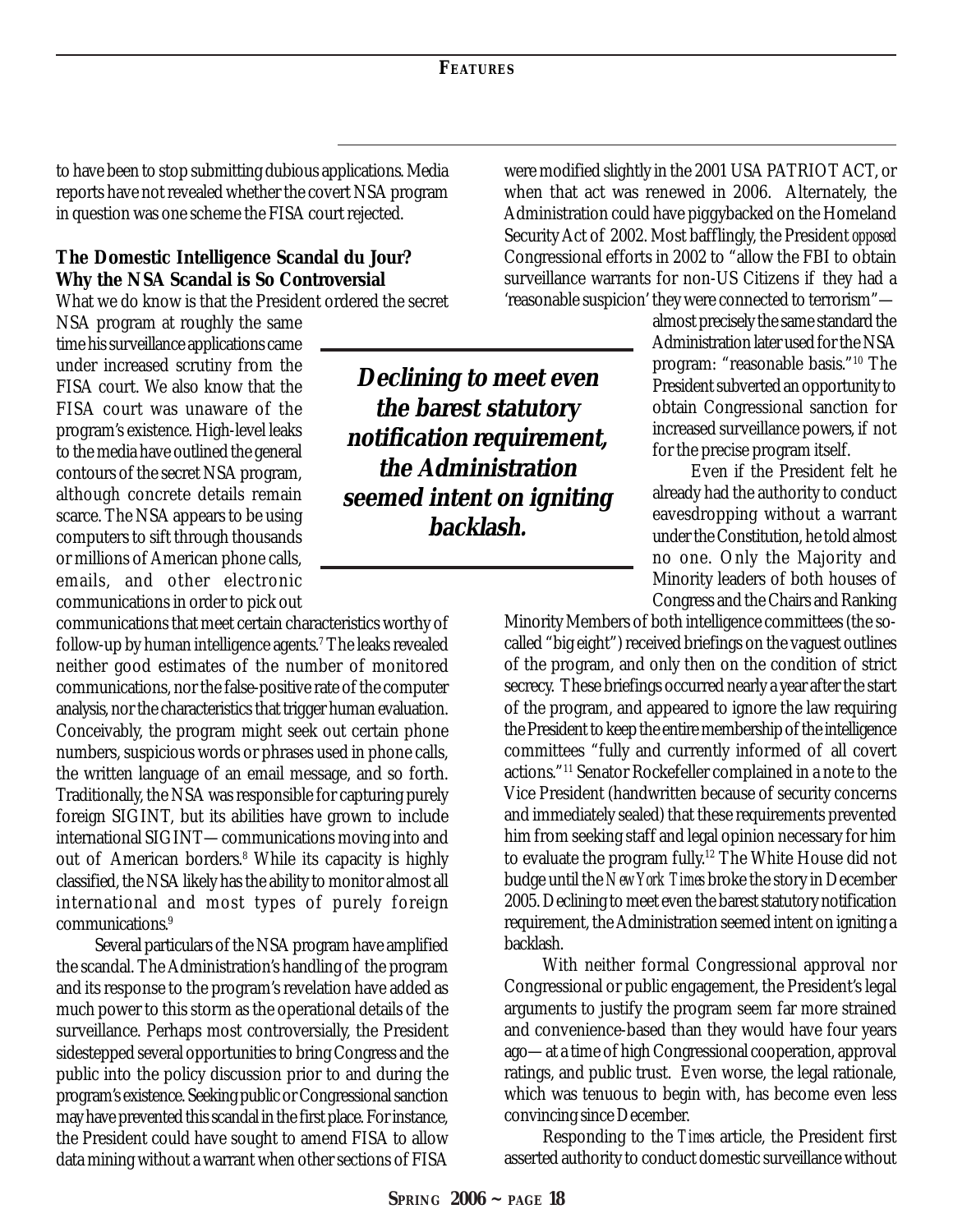a warrant on the Authorization for the Use of Military Force against the September 11<sup>th</sup> 2001 terrorists (AUMF):

That the President is authorized to use all necessary and appropriate force against those nations, organizations, or persons he determines planned, authorized, committed, or aided the terrorist attacks that occurred on September 11, 2001, or harbored such organizations or persons, in order to prevent any future acts of international terrorism against the United States by such nations, organizations or persons.

Based on this interpretation, the President was simply exercising war powers duly authorized by Congress. There were three obvious flaws with that argument. First, the media uncovered almost immediately that Congress explicitly rejected the Bush Administration's attempts to insert language into the AUMF authorizing the use of military force within the United States.13 Force (and intrusion) was only to occur abroad. Second, the AUMF does not contain language suspending FISA, and the Administration was forced to argue that Congress intended to do so implicitly. Third, even if Congress intended to suspend FISA but for some reason chose not to include that suspension in the AUMF, it could not have suspended the Fourth Amendment with a mere force resolution—past curtailment of constitutional rights have only occurred in states of civil war, invasion or formal war declarations. For the government to argue that the AUMF suspended constitutional rights, it would have to argue that the Tonkin Gulf Resolution, and the authorizations of both Iraq wars had the same effect on constitutional rights. No publicly available evidence supports these arguments.

Faced with these objections, the Administration conceded that the "original" legal justification for the power to order surveillance without a warrant was based on Article II powers, to which the AUMF argument was added only later. While the Framers gave Congress war powers both lengthy and specific, Article II says only that "the President shall be commander-in-chief of the army and navy of the United States, and the militia of the several states when called into the actual service of the United States." Alexander Hamilton noted that:

The President is to be commander-in-chief of the army and navy of the United States. In this respect his authority would be nominally the same with that of the king of Great Britain, but in substance much inferior to it. It would amount to nothing more than the supreme command and direction of the military and naval forces, as first

General and admiral of the Confederacy; while that of the British king extends to the DECLARING of war and to the RAISING and REGULATING of fleets and armies, all which, by the Constitution under consideration, would appertain to the legislature.14

The President has hung much policy on that very small hook. He has used Article II powers to reserve the right to torture suspected terrorists, to conduct the NSA program, and to declare captured suspects "enemy combatants" rather than prisoners of war. If, however, the Commander-in-Chief can ignore Congress in time of war, what of Congress' war powers? Can the President suspend all Congressional regulation of the armed forces, such as the Geneva Conventions or the Uniform Code of Military Justice? Can he promote generals or reorganize the government, approval of which is a Congressional prerogative? Rejecting all Congressional war powers is an incredibly novel and controversial proposition, and not a firm one on which to build support for a novel surveillance program the President considers vital to counterterrorism. Operating on thin legal pretext and in an extra-judicial and extra-parliamentary fashion, the Bush Administration gambled the sustainability of a program it asserts is crucial to its counterterrorism efforts.

#### **The Risk of Public and Legislative Backlash15**

The current scandal has several predecessors, unfortunately. The life-cycles of these other scandals suggest that secret programs, especially secret programs run without appropriate oversight or clear protocols, are ultimately at risk of being shut down once they are (inevitably) revealed. Whether or not a particular domestic surveillance program is effective or legal (and there are some that are neither and some that are both), operating that program hidden from Congressional, judicial, or public view increases the risk of a backlash devastating to that program—hardly a worthwhile risk for crucial American security efforts.

Since the events of September 11, 2001, the frequency of this sort of scandal has increased dramatically. In 2001 and 2002, the Department of Defense secretly developed a program to collect and analyze all electronic data in existence—DMV records, phone calls, pay stubs, Internet content, and so on—under the Total Information Awareness initiative. TIA was a massive data-mining effort, similar to the NSA program under current scrutiny. Headed by John Poindexter, who was convicted of multiple felonies in the Iran-Contra scandal,<sup>16</sup> TIA stunned Congress upon its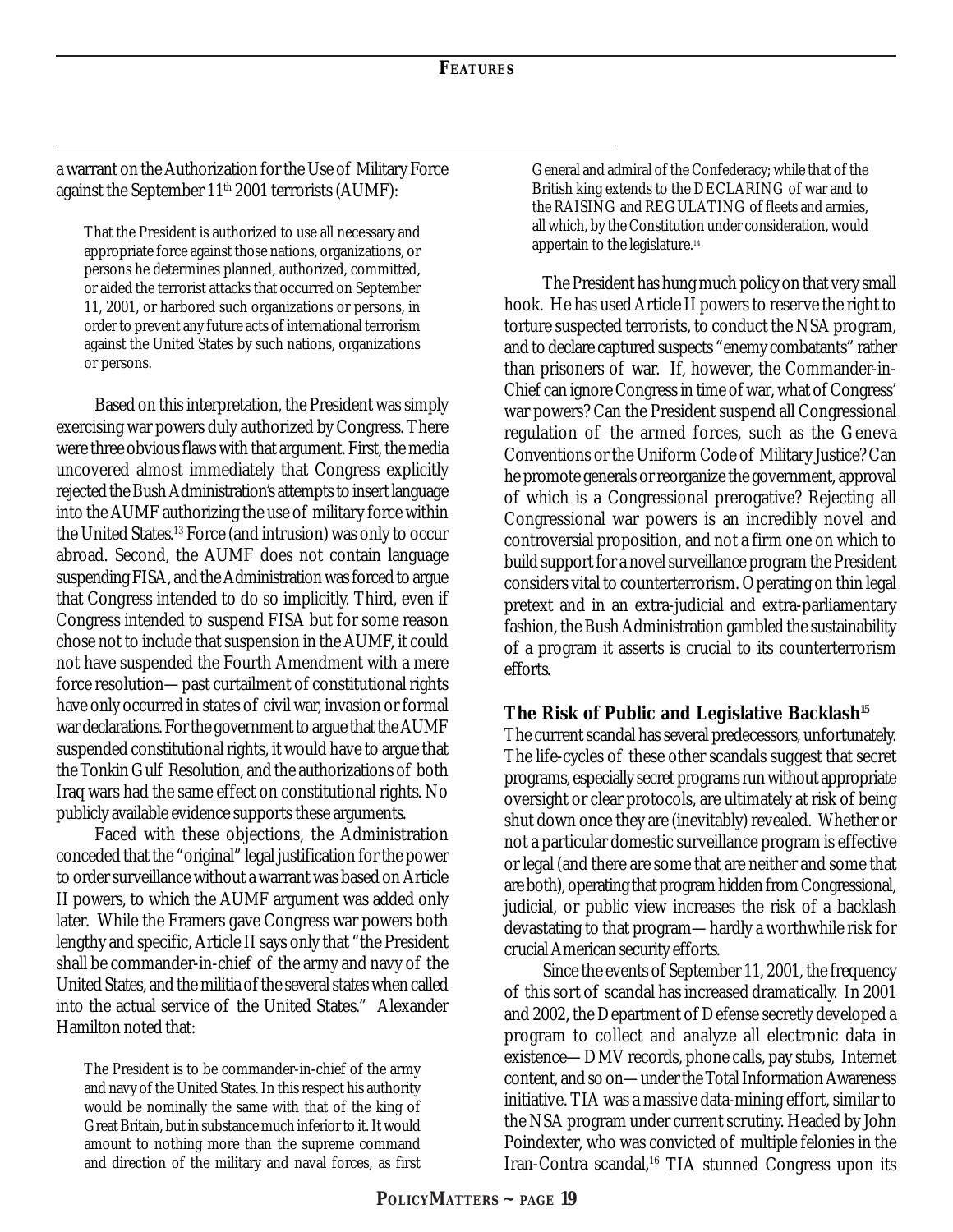## **Secrets - continued**

revelation in late 2002. Congress quickly shuttered the program and prohibited any similar program in the future.17

The State of California faced a similar scandal dynamic in 2003. Newspapers caught the state's counterterrorism unit issuing intelligence reports to police departments about antiwar protestors and demonstrations leading up to the Iraq War. This intelligence unit had operated in near obscurity since 9/11, and there was little, if any, public or legislative oversight. Response was swift and devastating to the unit, which was reorganized and renamed. In this case, California's intelligence agents were apparently making a good-faith effort at doing their jobs by identifying potential threats to public order, but given that it made no effort to build up public or legislative trust, it is not surprising that the ensuing backlash effectively killed the program.

These programs may or may not have been warranted on national security grounds and may or may not have been unwarranted infringements on civil liberties. But, certainly, if America wants a sustainable domestic intelligence system, it must do a better job anticipating objections and avoiding needless controversy. Public and legislative oversight can accomplish two important goals: weeding out foolish or illegal programs and bringing democratic legitimacy and public acceptance to controversial programs. The domestic intelligence gathering system needs oversight to help prevent bad decision-making. The system also needs room to make honest mistakes without putting all of its endeavors at risk. This leeway does not currently exist.

#### **The Risk of Gradual Erosion of Popular Support for Counterterrorism Activity**

Aside from the risk of galloping scandal, the homeland security and counterterrorism mission is at risk from longerterm decay in popular support. Demonstrating that the Administration's clumsiness, secrecy, and overreach have weakened public support for domestic counterterrorism activity is difficult. A review of the polling data since 2001 suggests that public support for intrusive domestic surveillance has declined only slightly; thus, establishing a causal link to domestic surveillance scandals remains elusive. Public opinion polls have not consistently tracked public reaction to domestic surveillance activity across time; rather, polls have sampled American reaction to specific scandals, reducing their usefulness for the present task. In addition, these polls seem dramatically sensitive to the wording of particular survey instruments, and the issues at stake are relatively inscrutable to even the closest observers.

Unlike, say, welfare or health policy, counterintelligence and counterterrorism policymakers do not often incorporate democratic legitimacy concerns or the need for public support into their decision-making. Americans seem content with carving out space from the public square for cloakand-dagger work. Yet even in this shadowy corner of our government, a certain level of public support and public trust is necessary. Aside from the threat of shutdown noted earlier, domestic intelligence operations in particular need public participation to work. It is extraordinarily difficult for officers or agents to find terrorist cells on their own: there are simply so many places to hide from view. They must rely to a great extent on informants and tip-offs from suspicious neighbors, employers, or family. All things being equal, policy decisions that reduce public trust lower the chances of public help breaking up cells. As Mao Zedong famously remarked on guerrillas in society, terrorists must be like fish in water. Popular indifference or hostility threatens to break the vital link between the public and the government—and to create a much murkier river for terrorists to swim in.

One recent poll<sup>18</sup> asked Americans "how concerned [they were] about losing some of [their] civil liberties as a result of the measures enacted by the Bush Administration to fight terrorism." Sixty-four percent were "very" or "somewhat" concerned. In the same poll, 50 percent of Americans disapproved of the President's "authoriz[ation] of government wiretaps on some phone calls in the US without getting court warrants."

Other polls suggest similar trends: even when respondents are asked about surveillance of "suspected terrorists" and American citizens, support remains mixed or low:

*As you may know, since 2002, the Bush Administration has been using wiretaps to listen to telephone calls between suspected terrorists in other countries and American citizens in the United States without getting a court order to do so. Do you approve or disapprove of the Bush Administration's approach on this issue? (Jan. 26 to 29, 2006)19*

| Approve | <b>Disapprove</b> | <b>Unsure</b> |
|---------|-------------------|---------------|
| 51\%    | 46%               | 3%            |

Astonishingly, just over half of respondents approved tapping into communications of *people talking to suspected*